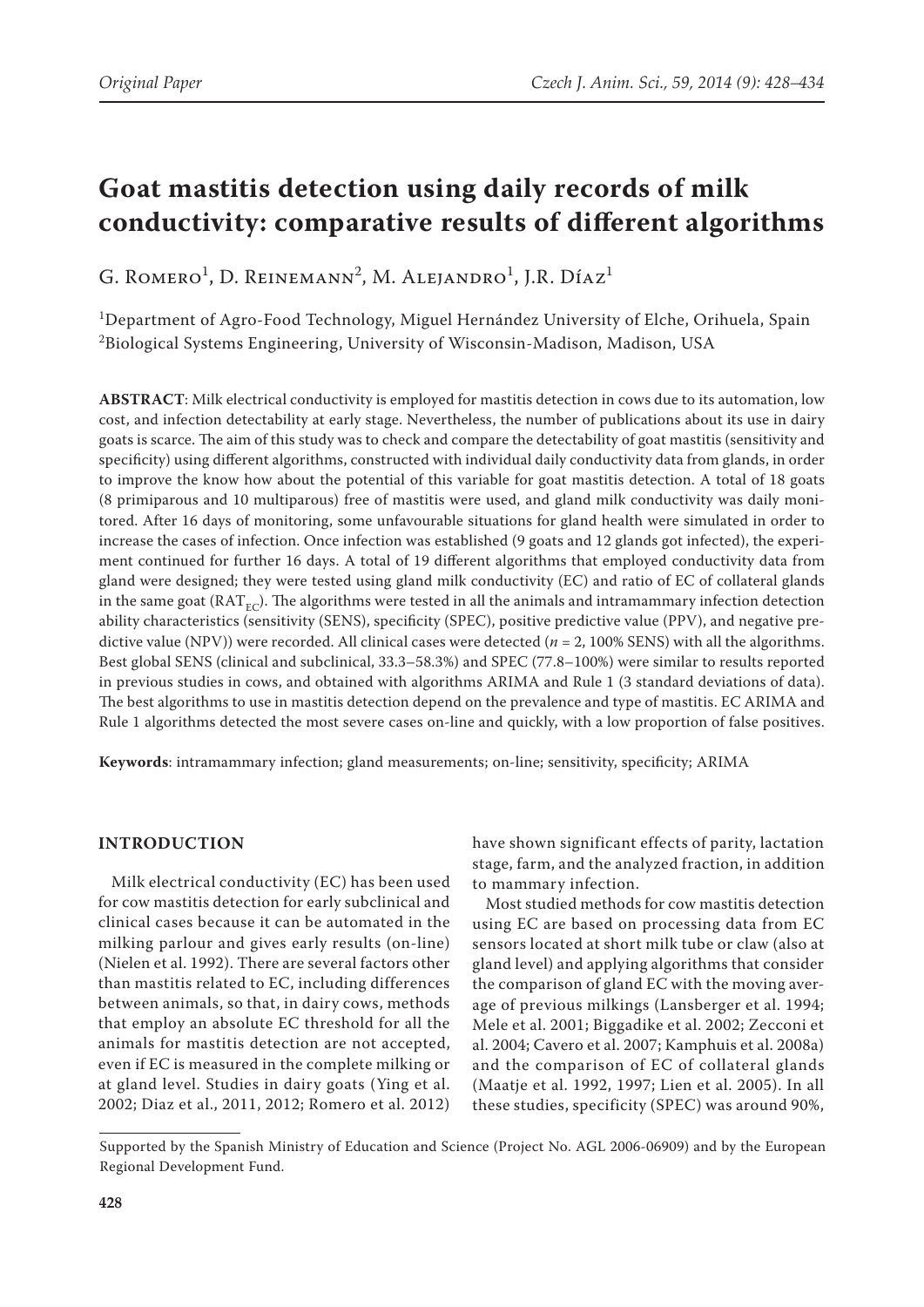but sensitivity (SENS) was lower (different results were obtained depending on the study and type of mastitis: clinical, subclinical or somatic cell count (SCC) increases, from 25 to 89%). Other methods employ two or more variables in addition to EC that can be registered automatically. The Neural Net method includes several variables in addition to EC, such as yield, days in milk or milk flow. Nielen et al. (1995b) used this algorithm with best results of 77% SENS and 100% SPEC in clinical mastitis. In subclinical mastitis, Nielen et al. (1995a) reported 54% SENS and 92% SPEC. Cavero et al. (2008) reported 84.2% SENS and 51.1% SPEC for SCC > 100 000 cells/ml detection and 78.6% SENS and 74.9% SPEC for SCC > 400 000 cells/ml detection. The fuzzy logic method uses EC combined with another variable; Kamphuis et al. (2008b) employed EC combined with SCC and reported 80% SENS in clinical mastitis with a low true positive value (32%); Cavero et al. (2006) reported 83–92% SENS and 75–93% SPEC combining EC, yield, and milk flow variables in the algorithm.

The best SENS-SPEC level for a farm or species will depend of the type and prevalence of mastitis. In farms with high mastitis prevalence, especially if it is clinical, high SENS will be required in order to reduce mastitis effects on farm economy; but if prevalence is low and mastitis is subclinical, like Contreras et al. (1995) published for goats in the studied region (18% of glands), a high SPEC will reduce unnecessary treatments, and their associated costs.

For goat mastitis detection, there are no published studies about the employment of algorithms using on-line EC measurements like those used for cows (previously referenced), probably due to the fact that EC sensors to be included at the milking machine, for gland level measurements, are not commercially extended for small ruminants parlours. Tangorra et al. (2010) compared daily EC between healthy and infected glands with a mixed model in a pilot study, showing significant differences, and our research group has reported significant effects of mammary infection and mastitis at studies carried out monthly (Diaz et al., 2011), in an individual sampling day (Romero et al. 2012), and daily (Diaz et al. 2012) with mixed models.

The aim of this study was to check and compare the ability for goat mastitis detection (sensitivity and specificity) of different algorithms, that consider individual daily milk conductivity data from glands, in order to improve the know how about the potential of this variable for goat mastitis detection.

## **MATERIAL AND METHODS**

*Animals and management.* The experiment was carried out in the Murciano-Granadina goat herd of the Miguel Hernández University of Elche (Spain). The management system was intensive, permanent stabling, one parturition per year, and mechanical milking once a day (in the morning). Milking parameters were: rate of 90 pulsations per min, vacuum level of 40 kPa, and a 60% pulsation ratio. Animals were fed a commercial mixture (unifeed system) for high production goats which maintained constant for the whole study (quantity and quality).

### **Experimental design and analyzed variables**

*Animal enrolment criteria.* Fifty-six goats in their third month of lactation were observed for a 1-week period during which the following data were obtained from both glands: bacteriological analyses of milk (aseptic sampling before milking), EC, and SCC of milk (representative samples of the whole milking). These data were used to identify 18 goats (8 primiparous and 10 multiparous) with no indications of mastitis (see Gland Health Status definition) that were enroled in the experiment.

*Experimental phase.* The experimental phase had two sub-phases. The aim in the first 16 days was to obtain daily information on the conditions of the studied variables before the possible establishment of mastitis: all the 18 selected animals were milked and variables were analyzed (as mentioned below). After this first experimental sub-phase, various unfavourable health situations (UHS) for the mammary gland were simulated during 5 days in all the goats, consisting of situations of the type that could occur on any commercial farm that might increase mastitis probability, such as: milking a healthy goat after a goat with intramammary infection (IMI), favouring a wet milking and inverse milk flow, increase of milking vacuum level to 44 kPa, 3 min of over-milking, and elimination of iodine teat dipping after the milking. These UHS continued until IMI was established in 9 goats (half of the considered animals). After IMI establishment, animals were milked over the following 16 days and variables were recorded. Animals that remained free of IMI were also monitored to obtain information about the behaviour of variables under healthy gland conditions and discard any effect of the day.

Variables were analyzed at gland level: bacteriology (samples aseptically collected before milking),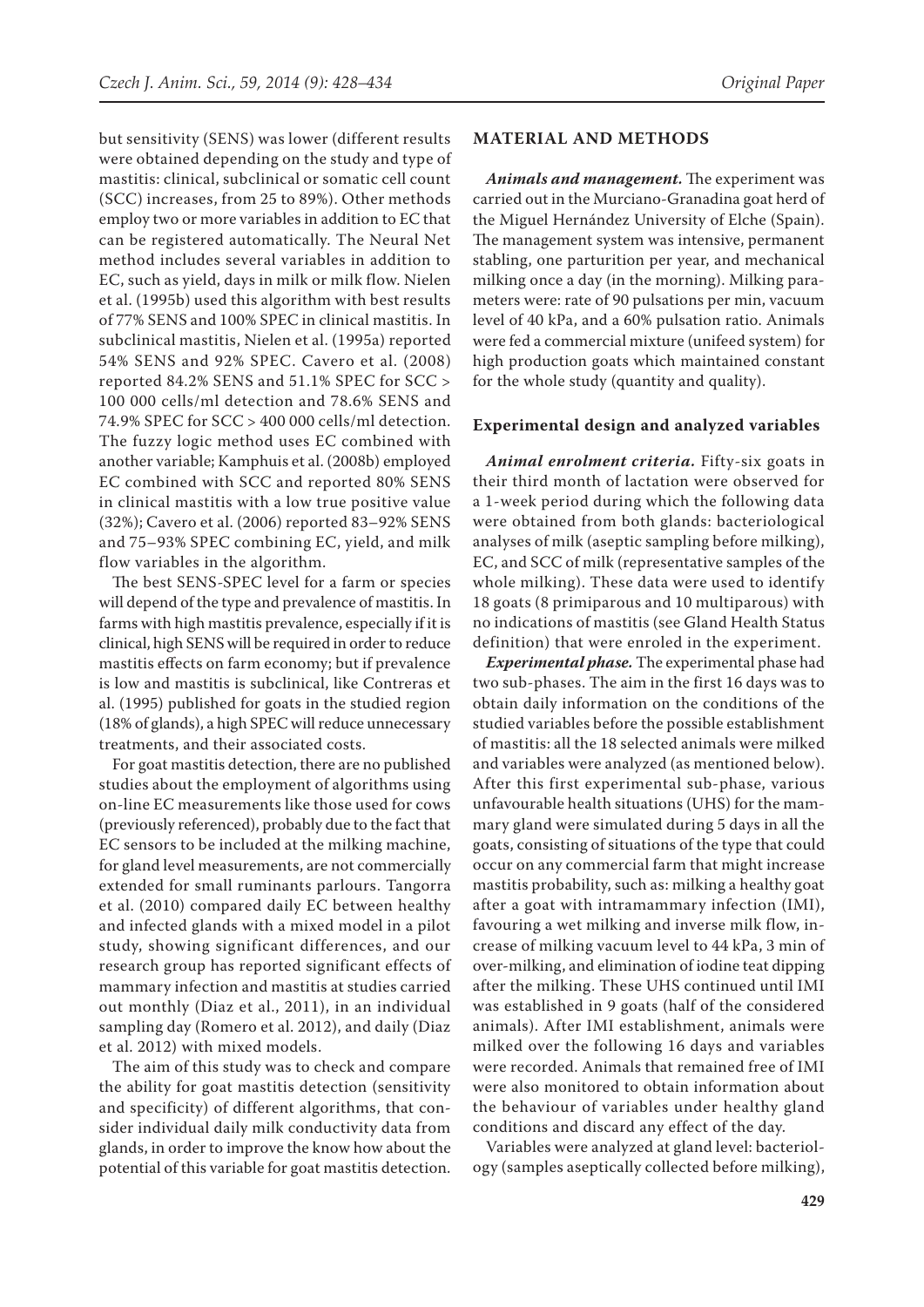EC, and SCC (from a representative sample from the milking of the gland collected by the yield recording device (Metatron; Gea Westfalia Surge, Bönen, Germany)).

Electrical conductivity (mS/cm) was recorded daily using a laboratory conductivity meter GLP 32 (Crison Instruments s.a., Alella, Spain) equipped with a PT100 temperature probe and reading compensated at 25°C.

Bacteriology was tested weekly before UHS. After the beginning of UHS, one analysis was performed and then repeated every 2 days to confirm the presence and persistence of infection. Milk samples for bacteriological analysis (5 ml) were obtained aseptically, from teats carefully cleaned with 70% ethanol, discarding the first three streams of foremilk and placed into sterile tubes; these were kept at 4°C for a maximum of 12 h until analysis, used for the bacteriological analysis, and afterwards kept frozen until the end of the experiment. 20 μl of each sample were plated on blood agar plates (bioMérieux, Marcy l'Etoile, France). The plates were incubated aerobically at 37°C and examined at 24, 48, and 72 h. Cultures with five or more identical colonies were considered positive for IMI. Bacteria were identified according to the National Mastitis Council recommendations (Harmon et al. 1990). Presumptive identification of bacterial genera was done for positive samples: coagulase-positive staphylococci, coagulase-negative staphylococci, streptococci, Gram-negative *bacillus*, and other (*Corynebacterium*, etc.). Gram staining was done and the catalase test was run for Gram-positive microorganisms. For staphylococci, the bacterial species were identified using the apiStaph kit (bio-Mérieux).

SCC (× 1000 cells/ml) was analyzed on samples kept in azidiol, using fluoro-opto-electronic method (Fossomatic 500; Foss Electric, Hillerød, Denmark) in the Inter-Professional Dairy Laboratory of the Community of Valencia (LICOVAL, Spain). Prior to UHS, it was analyzed weekly until 3 days before UHS (3 analyses); then the frequency was daily until 11 days after establishment of the infection, and finally on days 13, 15, and 16 of the infection.

*Gland health status definition.* To determine the health status of the glands, both bacteriological analysis and SCC results were considered in addition to clinical observation, according to Diaz et al. (2011). A gland was defined as having bacterial mastitis (positive for IMI) when bacteriological analyses were positive. When the bacteriological analysis

was negative and SCC was > 1 000 000 cells/ml on two or more consecutive sampling days and for non-physiological causes, it was considered unspecific (UNS). A physiological increase in SCC, for example due to oestrus (Christodoulopoulos et al. 2008) or acute stress (Mehdid et al. 2013) was defined when bacteriological analysis was negative and there was an increase of SCC in both glands for a maximum of 3 consecutive sampling days which was followed by SCC < 1 000 000 cells/ml in a subsequent analysis. A gland was considered free from mastitis with negative bacterial culture and SCC < 1 000 000 cells/ml or if the increase of SCC values was due to physiological causes. A case was considered clinical if changes in milk appearance were observed (clots or changes in colour); if no appearance changes were observed, the infection case was considered subclinical.

According to gland health status results obtained (only infective cases were recorded), and in order to analyze the progress of EC around IMI establishment, glands were classified into 8 levels that considered gland health status and its collateral in the same animal (gland classification:  $1 =$  glands from udder with both glands healthy, 2 = subclinically infected glands of unilaterally infected udders, 3 = healthy glands of unilaterally subclinically infected udders (each gland 2 had its contralateral gland in the group of glands 3),  $4 =$ clinically infected gland of unilaterally infected udder, 5 = healthy gland of unilaterally clinically infected udder (the same animal as gland 4),  $6 =$ clinically infected gland of bilaterally infected udder, 7 = subclinically infected gland of bilaterally clinically infected udder (the same animal as gland  $6$ ),  $8$  = subclinically infected glands of bilaterally subclinically infected udder, both glands of each bilaterally subclinically infected udder).

*Data treatment and statistical analysis.* First, a preliminary analysis of EC records was run, consisting of calculating average and standard deviation by gland classification along periods of 4 days. Glands from animals free of IMI were also studied. An infected gland was assigned to every uninfected gland, and the same period was considered in the analysis.

After that, 19 algorithms were constructed for EC and the EC ratio of collateral glands in the same goat ( $RAT_{EC}$  = maximum EC/minimum EC) employing all data recorded prior to the day of the infection establishment ("infection day") for predicting the range of variation: Autoregressive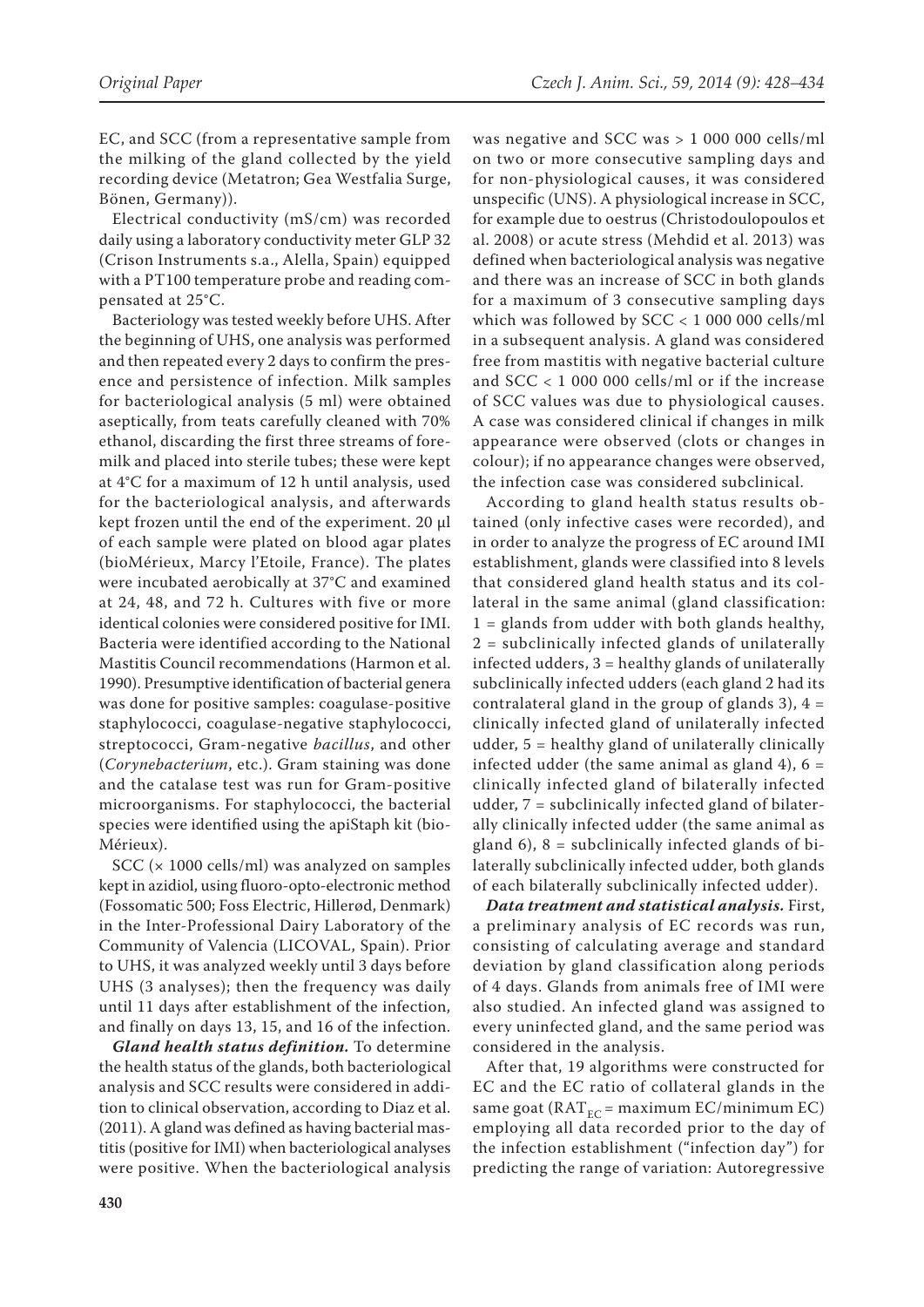Integrated Moving Average – ARIMA procedure of SAS (Statistical Analysis System, Version 9.1., 2002); deviations exceeding 3 standard deviations (SD) (Rule 1), deviations exceeding 4 SD (Rule 2); deviations of 5, 10, 20, 30% of moving average (Rules 3, 4, 5, and 6, respectively), the moving average being calculated with 3 different data sizes recorded before the "infection day": 4, 8, and 14 days (MS Office – Excel, 2010).

All the algorithms tested use the past data of each gland (or animal if  $RAT_{EC}$ ) to predict a range of variation of the future ones. If something affects the tested variable (like mastitis), then the next measured data are expected to be out of the predicted range.

It was checked if any of the 5 data recorded after the "infection day" were out of the predicted range (this period of 5 days was adopted because the highest EC increase was observed during the first 4 days after IMI, with a gradual EC decrease after that period). A "positive case" occurred if one of the 5 recorded data was over the predicted range. A "negative case" was registered if data were in the predicted range.

The IMI detection ability (sensitivity = SENS, specificity = SPEC, positive predictive value = PPV, and negative predictive value = NPV) was studied for each variable (EC and  $RAT_{EC}$ ) and algorithm. SENS was defined as the probability of a truly infected mammary gland being classified as test positive (true positive/(true positives + false negatives)). SPEC was defined as the probability of a non-infected sample being classified as such (true negative/ (true negative + false positive)). Additionally, the PPV was calculated, defined as the probability of the gland being truly infected when the sample is classified as positive (true positives/(true positives + false positives), as well as the NPV, defined as the probability of the gland not being infected when the sample is classified as negative (true negatives/ (true negatives + false negatives).

## **RESULTS AND DISCUSSION**

All mastitis cases recorded were infective, not recording any case of UNS mastitis. Prevalence and incidence of infection after UHS were 50% in goats and 33.3% in glands (a total of 12 infected glands: 3 goats were infected in both glands (bilateral infection), and 6 in one gland (unilateral infection), all in multiparous animals).

Genera and species were typical of IMI in Murciano-Granadina goats in south-eastern Spain (Contreras et al. 1997): *Staphylococcus* (*xylosus*, *n* = 4; *caprae*, *n* = 3; *aureus*, *n* = 1; *chromogenes*,  $n = 1$ ; spp.,  $n = 1$ ), *Streptococcus* ( $n = 1$ ), and *Enterobacteriaceae* (*n* = 1). Mastitis was subclinical in most cases; clinical cases (*n* = 2 glands) were caused by *S. aureus* (infecting one gland in a bilaterally infected goat) and by *Bacillus* Gram (infecting one gland in a unilaterally infected goat), according to Contreras et al. (1997) and Poutrel et al.

Table 1. Milk electrical conductivity (average  $\pm$  standard deviation, mS/cm) of healthy, clinically and subclinically infected glands along different periods around the intramammary infection (IMI) establishment

| Gland<br>classification* | Glands<br>(n) | Days around IMI establishment |                 |                  |                 |  |  |
|--------------------------|---------------|-------------------------------|-----------------|------------------|-----------------|--|--|
|                          |               | 8-5 days before               | 1-4 days before | $1-4$ days after | 5–8 days after  |  |  |
| 1                        | 18            | $5.38 \pm 0.65$               | $5.39 \pm 0.66$ | $5.34 \pm 0.56$  | $5.31 \pm 0.56$ |  |  |
| 2                        | 5             | $5.56 \pm 0.39$               | $5.55 \pm 0.46$ | $5.62 \pm 0.38$  | $5.69 \pm 0.35$ |  |  |
| 3                        | 5             | $5.53 \pm 0.41$               | $5.55 \pm 0.45$ | $5.55 \pm 0.38$  | $5.56 \pm 0.39$ |  |  |
| $\overline{4}$           |               | $5.09 \pm 0.13$               | $5.01 \pm 0.11$ | $5.52 \pm 1.25$  | $5.32 \pm 0.09$ |  |  |
| 5                        |               | $5.21 \pm 0.14$               | $5.01 \pm 0.11$ | $5.71 \pm 1.01$  | $5.29 \pm 0.12$ |  |  |
| 6                        |               | $5.58 \pm 0.09$               | $5.61 \pm 0.03$ | $8.61 \pm 1.65$  | $7.75 \pm 1.05$ |  |  |
| 7                        |               | $5.52 \pm 0.13$               | $5.49 \pm 0.19$ | $5.59 \pm 0.09$  | $5.68 \pm 0.08$ |  |  |
| 8                        | 4             | $6.13 \pm 0.44$               | $6.05 \pm 0.33$ | $6.05 \pm 0.50$  | $5.92 \pm 0.49$ |  |  |

\*1 = glands from udder with both glands healthy, 2 = subclinically infected glands of unilaterally infected udders, 3 = healthy glands of unilaterally subclinically infected udders (each gland 2 had its contralateral gland in the group of glands 3),  $4 =$ clinically infected gland of unilaterally infected udder, 5 = healthy gland of unilaterally clinically infected udder (the same animal as gland 4), 6 = clinically infected gland of bilaterally infected udder, 7 = subclinically infected gland of bilaterally clinically infected udder (the same animal as gland 6), 8 = subclinically infected glands of bilaterally subclinically infected udder, both glands of each bilaterally subclinically infected udder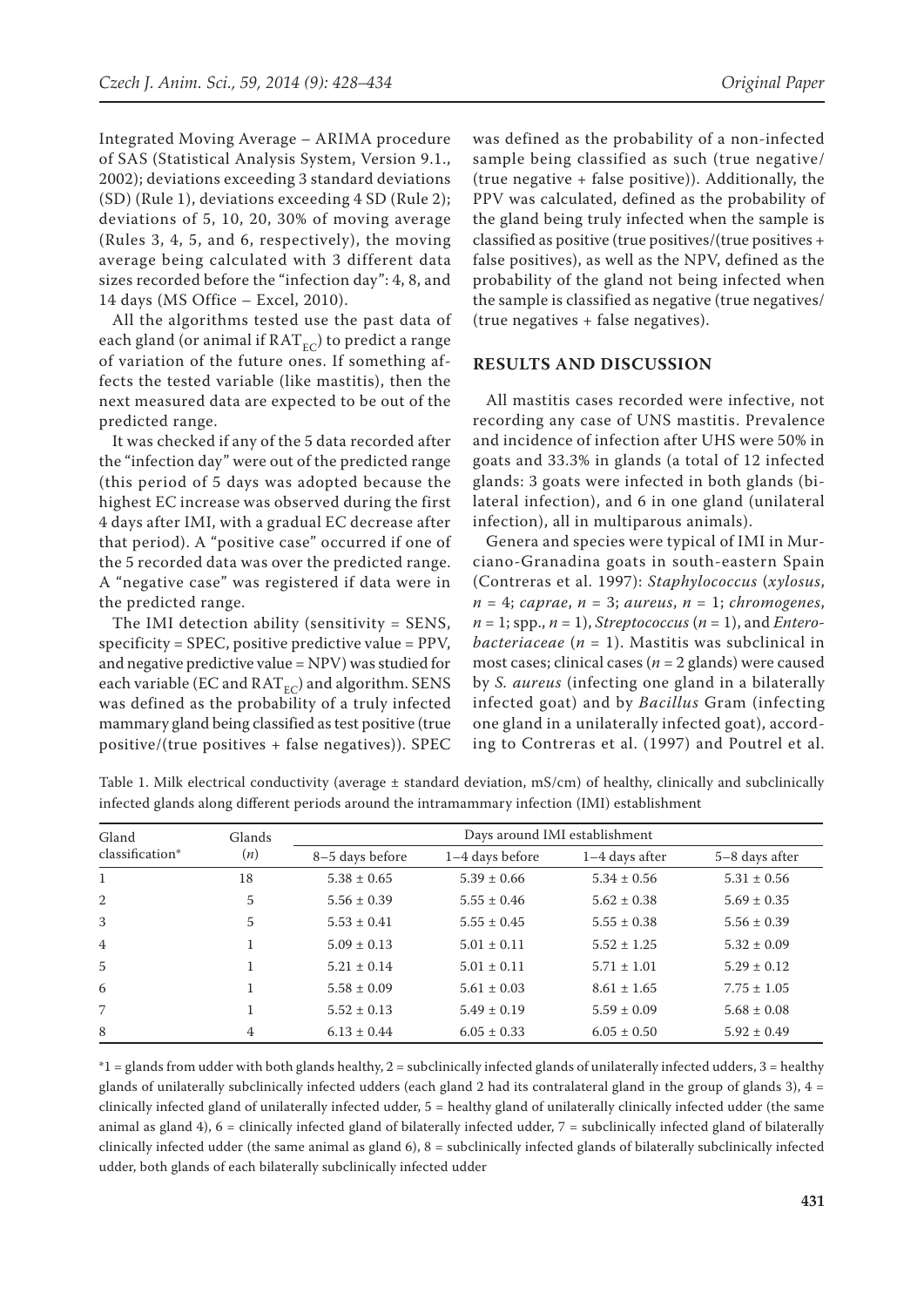(1997) who reported a low prevalence of clinical mastitis in goats.

Averages of EC around the mastitis establishment day by gland level (according to Materials and Methods classification) are shown in Table 1. The standard deviation average of data previous to infection of glands was 0.15 mS/cm (maximum  $SD = 0.57$  mS/cm, minimum  $SD = 0.07$  mS/cm). No relevant increase after IMI establishment was observed for subclinically infected glands (unilaterally and bilaterally infected ones) and their noninfected collateral glands. The highest increases were recorded in the 1–4 day period after infection for the clinically infected gland of a unilaterally infected udder (gland 4: from 5.01 mS/cm before infection to 5.52 mS/cm after infection), its collateral which remained healthy (gland 5: from 5.01 mS/cm before infection to 5.71 mS/cm after infection), and the clinically infected gland in a bilaterally infected udder (gland 6: from 5.61 mS/cm before infection to 8.61 mS/cm after infection); these increases dropped in 5–8 days after the IMI establishment period to values slightly higher than 1–4 days before infection, except for gland 6 and its collateral (gland 7: subclinically infected) where EC remained much higher than before IMI establishment, with a moderate tendency to keep increasing 5–8 days after the IMI establishment period.

All the clinical mastitis cases were detected with all the algorithms considered. The difference of results of algorithms was due to the differences in subclinical mastitis detection and SPEC (Table 2). The highest SENS results were obtained with EC data (33.3–58.3%, 4–7 glands detected from 12 infected): better algorithms were ARIMA (33.3%) and Rule 1 (58.3%). Algorithms that use  $RAT_{EC}$  achieved high SPEC (88.9–100%), but SENS was lower than that obtained with EC algorithms (except for ARIMA algorithm that was equal).

The main limitation of the tested algorithms was in not achieving a higher SENS at the same time as high SPEC. An oscillation of EC among consecutive days previous to infection was observed in some animals (SD =  $0.22$  and  $0.57$  mS/cm); this caused a wider prediction range for ARIMA and SD rules, and so a higher increase in EC was required to get positive cases. Related to this, when period

Table 2. Results of electrical conductivity (EC) and electrical conductivity ratio (RAT<sub>EC</sub>) for IMI detection characteristics (%) using different algorithms, by number of days before establishment of infection considered in the predictive range (days)

| Days           | Algorithm              |             | EC          |            |            |             | $\text{RAT}_{\text{EC}}$ |            |            |  |
|----------------|------------------------|-------------|-------------|------------|------------|-------------|--------------------------|------------|------------|--|
|                |                        | <b>SENS</b> | <b>SPEC</b> | <b>PPV</b> | <b>NPV</b> | <b>SENS</b> | <b>SPEC</b>              | <b>PPV</b> | <b>NPV</b> |  |
| All            | <b>ARIMA</b>           | 33.3        | 95.8        | 80.0       | 74.2       | 33.3        | 100.0                    | 100.0      | 60.0       |  |
| $\overline{4}$ | Rule 1 (3 SD)          | 58.3        | 75.0        | 53.8       | 78.3       | 44.4        | 88.9                     | 80.0       | 61.5       |  |
|                | Rule $2(4 SD)$         | 33.3        | 87.5        | 57.1       | 72.4       | 33.3        | 100.0                    | 100.0      | 60.0       |  |
|                | Rule 3 $(\Delta 5\%)$  | 25.0        | 95.8        | 75.0       | 71.9       | 22.2        | 77.8                     | 50.0       | 50.0       |  |
|                | Rule 4 $(\Delta 10\%)$ | 16.7        | 95.8        | 66.7       | 69.7       | 22.2        | 100.0                    | 100.0      | 56.3       |  |
|                | Rule 5 $(\Delta 20\%)$ | 16.7        | 95.8        | 66.7       | 69.7       | 22.2        | 100.0                    | 100.0      | 56.3       |  |
|                | Rule 6 $(\Delta 30\%)$ | 16.7        | 100.0       | 100.0      | 70.6       | 22.2        | 100.0                    | 100.0      | 56.3       |  |
| 8              | Rule 1 (3 SD)          | 41.7        | 91.7        | 71.4       | 75.9       | 22.2        | 100.0                    | 100.0      | 56.3       |  |
|                | Rule 2 (4 SD)          | 25.0        | 95.8        | 75.0       | 71.9       | 22.2        | 100.0                    | 100.0      | 56.3       |  |
|                | Rule 3 $(\Delta 5\%)$  | 25.0        | 91.7        | 60.0       | 71.0       | 44.4        | 88.9                     | 80.0       | 61.5       |  |
|                | Rule 4 $(\Delta 10\%)$ | 16.7        | 95.8        | 66.7       | 69.7       | 22.2        | 100.0                    | 100.0      | 56.3       |  |
|                | Rule 5 $(\Delta 20\%)$ | 16.7        | 95.8        | 66.7       | 69.7       | 22.2        | 100.0                    | 100.0      | 56.3       |  |
|                | Rule 6 $(\Delta 30\%)$ | 16.7        | 95.8        | 66.7       | 69.7       | 22.2        | 100.0                    | 100.0      | 56.3       |  |
| 14             | Rule 1 (3 SD)          | 33.3        | 91.7        | 66.7       | 73.3       | 22.2        | 100.0                    | 100.0      | 56.3       |  |
|                | Rule $2(4 SD)$         | 25.0        | 95.8        | 75.0       | 71.9       | 22.2        | 100.0                    | 100.0      | 56.3       |  |
|                | Rule 3 $(\Delta 5\%)$  | 33.3        | 87.5        | 57.1       | 72.4       | 33.3        | 100.0                    | 100.0      | 60.0       |  |
|                | Rule 4 $(\Delta 10\%)$ | 16.7        | 95.8        | 66.7       | 69.7       | 22.2        | 100.0                    | 100.0      | 56.3       |  |
|                | Rule 5 $(\Delta 20\%)$ | 16.7        | 95.8        | 66.7       | 69.7       | 22.2        | 100.0                    | 100.0      | 56.3       |  |
|                | Rule 6 $(\Delta 30\%)$ | 16.7        | 95.8        | 66.7       | 69.7       | 22.2        | 100.0                    | 100.0      | 56.3       |  |

SENS = sensitivity, SPEC = specificity, PPV = positive predictive value, NPV = negative predictive value, SD = standard deviation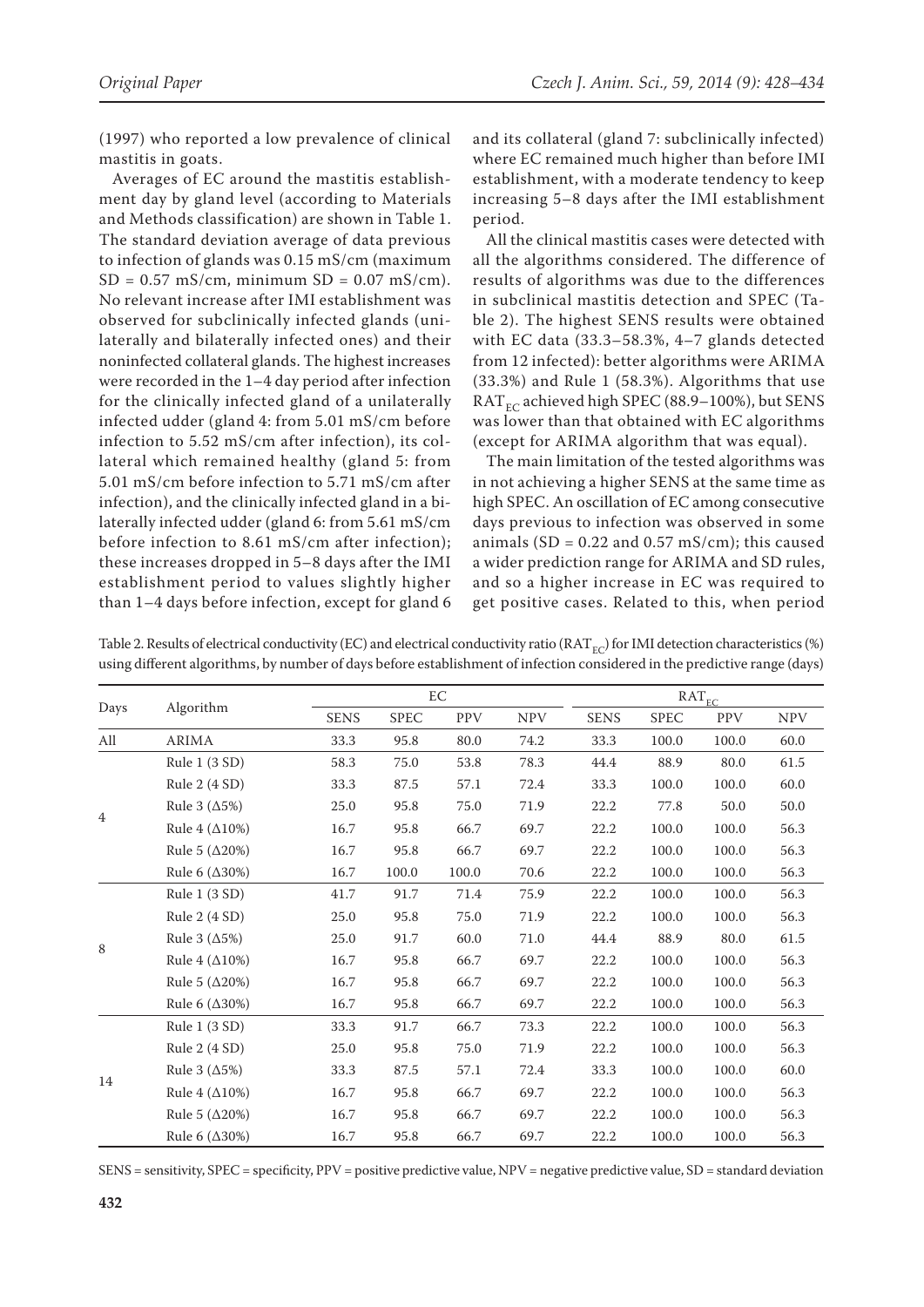to calculate moving average increased (from 4 to 14 days), SENS decreased for rules based on SD (Rules 1 and 2). This effect was not observed for rules based on percentage increases (Rules 3 to 6) that got lower SENS results (only detected clinical mastitis cases) for all the size periods considered. These rules are more affected by the tendency in the variable: if it is increasing, higher EC value should be recorded to get a positive case; opposite to this, if the tendency is to decrease, the average will be lower and a smaller increase will cause a positive case.

A cause of reducing SPEC to 95.8% at most EC algorithms was the fact that gland 5 (healthy gland of unilaterally clinically infected udder) caused a false positive, with high increase of EC due to the effect of the collaterally clinically infected gland. Although it was a false positive case, it helped detect an infected animal and it would have been a useful result at farm.

The SENS and SPEC levels obtained in this study are similar to those published in cows by Biggadike et al. (2002) (40–46 and 87–92%, respectively) using moving average models; Nielen et al. (1995a) (33–77% SENS and up to 100% SPEC, respectively, for clinical mastitis), Nielen et al. (1995b) (54–66% SENS and 80–92% SPEC, for subclinical mastitis) with neuronal nets; Maatje et al. (1992) (50–100% SENS for subclinical and clinical mastitis), Maatje et al. (1997) (53% SENS for subclinical and 95–100% for clinical mastitis), Lien et al. (2005) using the comparison of collateral glands for subclinical mastitis (47.2% SENS and 81.7% SPEC), and Lien et al. (2005) which used a global threshold (33.6 SENS and 79.6% SPEC).

The best published results in dairy cows were recorded for clinical mastitis or high SCC detection, like in this study. Generally, the models that increase SENS cause a decrease in PPV, due to the higher number of false positives; high SENS is published in some works, but SPEC is not published (Maatje et al. 1992, 1997), leaving the question of the proportion of false positive cases open. Other published results obtained higher SENS with low SPEC (Zecconi et al. 2004; Cavero et al. 2008). High SENS and SPEC have been published for clinical and subclinical mastitis in cows using the increases above moving average (Mele et al. 2001; Cavero et al. 2007), Tracking Signal Method (De Mol et al. 1999; Mele et al. 2001) or Fuzzy Models (Cavero et al. 2006) that combine one or more variables (for example, temperature, flow or yield) with EC.

## **CONCLUSION**

The best algorithms to use in mastitis detection will depend on the prevalence and type of mastitis. When mastitis prevalence is low, especially clinical (like it is for goats), a high SPEC is required in order to avoid unnecessary treatments. A system enabling the farmer to detect the most severe cases on-line and quickly, with a low proportion of false positives, like obtained with EC ARIMA and Rule 1 algorithms, would be a useful tool for goat milk production systems. The next step should be to test the best algorithms resulted (ARIMA and Rule 1) at farm level. For this, specific sensors designed to measure online EC (during milking) at goat gland level, and specific software to analyze the data, must be used in order to manage properly the big amount of data that should be recorded.

## **REFERENCES**

- Biggadike H.J., Ohnstad I., Laven R.A., Hillerton J.E. (2002): Evaluation of measurement of the conductivity of quarter milk samples for the early diagnosis of mastitis. Veterinary Record, 150, 655–658.
- Cavero D., Tolle K.H., Buxade C., Krieter J. (2006): Mastitis detection in dairy cows by application of fuzzy logic. Livestock Science, 105, 207–213.
- Cavero D., Tolle K.H., Rave G., Buxade C., Krieter J. (2007): Analyzing serial data for mastitis detection by means of local regression. Livestock Science, 110, 101–110.
- Cavero D., Tolle K.H., Henze C., Buxade C., Krieter J. (2008): Mastitis detection in dairy cows by application of neural networks. Livestock Science, 114, 280–286.
- Christodoulopoulos G., Solomakos N., Katsoulos P.D., Minas A., Kritas S.K. (2008): Influence of oestrus on the heat stability and other characteristics of milk from dairy goats. Journal of Dairy Research, 75, 64–68.
- Contreras A., Corrales J.C., Sierra D., Marco J. (1995): Prevalence and aetiology of non-clinical intramammary infection in Murciano-Granadina goats. Small Ruminant Research, 17, 71–78.
- Contreras A., Corrales J.C., Sanchez A., Sierra D., Marco J. (1997): Persistence of subclinical intramammary pathogens in goats throughout lactation. Journal of Dairy Science, 80, 2815–2819.
- De Mol R.M., Keen A., Kroeze G.H., Achten J.M.F.H. (1999): Description of a detection model for oestrus and diseases in dairy cattle based on time series analysis combined with a Kalman filter. Computers and Electronics in Agriculture, 22, 171–185.